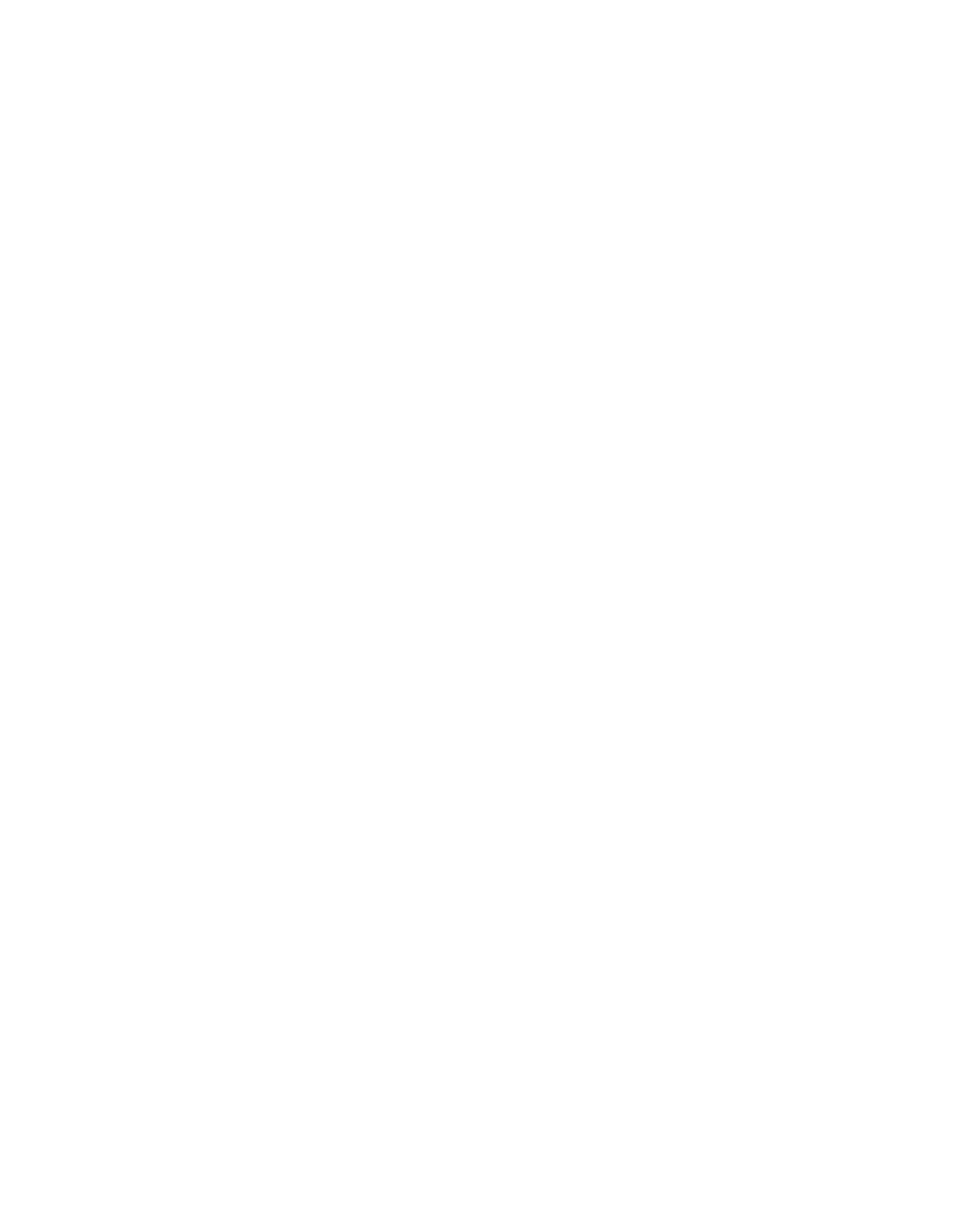#### **CURRENCY EQUIVALENTS**

(as of 1 June 2016)

| Currency unit | $\overline{\phantom{0}}$ | kyat (MK) |
|---------------|--------------------------|-----------|
| MK1.00        | $=$                      | \$0.001   |
| \$1.00        | $=$                      | MK1,185   |

### **ABBREVIATIONS**

| Asian Development Bank                   |
|------------------------------------------|
| First Myanmar Investment                 |
| initial environmental examination        |
| <b>International Finance Corporation</b> |
| political risk guarantee                 |
| Ministry of Rail Transportation          |
| net floor area                           |
|                                          |

#### **NOTE**

In this report, "\$" refers to US dollars.

| <b>Vice-President</b>                     | D. Gupta, Private Sector and Cofinancing Operations                                                                                                                                                                                                                                                                                                                                                                                                                 |
|-------------------------------------------|---------------------------------------------------------------------------------------------------------------------------------------------------------------------------------------------------------------------------------------------------------------------------------------------------------------------------------------------------------------------------------------------------------------------------------------------------------------------|
| <b>Officer-in-Charge</b>                  | M. Barrow, Private Sector Operations Department (PSOD)                                                                                                                                                                                                                                                                                                                                                                                                              |
| <b>Director</b>                           | C. Thieme, Infrastructure Finance Division 2, PSOD                                                                                                                                                                                                                                                                                                                                                                                                                  |
| <b>Team leader</b><br><b>Team members</b> | D. Wiedmer, Principal Investment Specialist, PSOD<br>R. Lockhart, Investment Specialist, PSOD<br>S. Hashizume, Investment Specialist, PSOD<br>N. Moller, Senior Counsel, Office of the General Counsel<br>K. Paocharoen, Senior Investment Officer, PSOD<br>A. Porras, Senior Safeguards Officer, PSOD<br>B. Raemaekers, Principal Guarantees and Syndication Specialist<br>V. Ramasubramanian, Safeguards Specialist, PSOD<br>K. Taniguchi, Senior Economist, PSOD |

In preparing any country program or strategy, financing any project, or by making any designation of or reference to a particular territory or geographic area in this document, the Asian Development Bank does not intend to make any judgments as to the legal or other status of any territory or area.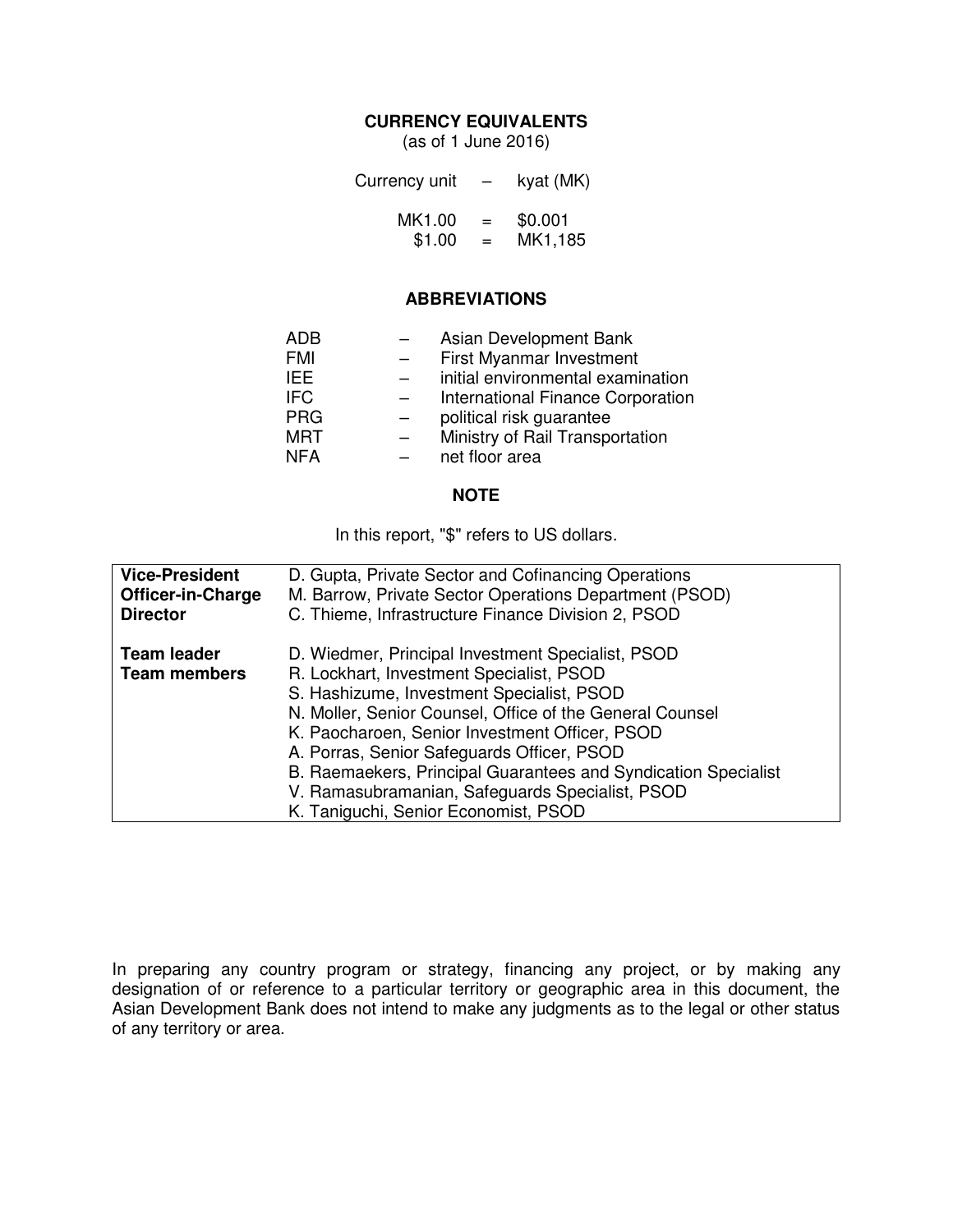# **CONTENTS**

# **Page**

|                   |                                  | PROJECT AT A GLANCE                                                                                                                                                                                                                                       |                                                             |
|-------------------|----------------------------------|-----------------------------------------------------------------------------------------------------------------------------------------------------------------------------------------------------------------------------------------------------------|-------------------------------------------------------------|
| I.                |                                  | THE PROPOSAL                                                                                                                                                                                                                                              | 1                                                           |
| Ш.                |                                  | THE PROJECT                                                                                                                                                                                                                                               | 1                                                           |
|                   | А.<br>В.<br>C.<br>D.<br>Ε.<br>F. | Project Identification and Description<br>Development Impact, Outcome, and Outputs<br>Alignment with ADB Strategy and Operations<br>Project Cost and Financing Plan<br><b>Implementation Arrangements</b><br>Projected Financial and Economic Performance | 1<br>$\overline{c}$<br>$\overline{c}$<br>$\frac{3}{3}$<br>3 |
| III.              |                                  | THE PROPOSED ADB ASSISTANCE                                                                                                                                                                                                                               | 3                                                           |
|                   | А.<br>В.<br>C.                   | The Assistance<br>Value Added by ADB Assistance<br><b>Risks</b>                                                                                                                                                                                           | 3<br>$\overline{4}$<br>$\overline{4}$                       |
| IV.               |                                  | POLICY COMPLIANCE                                                                                                                                                                                                                                         | 4                                                           |
|                   | А.<br>Β.<br>C.<br>D.             | Safeguards and Social Dimensions<br><b>Anticorruption Policy</b><br><b>Investment Limitations</b><br>Assurances                                                                                                                                           | 4<br>6<br>$\,6$<br>6                                        |
| V.                |                                  | <b>RECOMMENDATION</b>                                                                                                                                                                                                                                     | 6                                                           |
| <b>APPENDIXES</b> |                                  |                                                                                                                                                                                                                                                           |                                                             |
| 1.                |                                  | Revised Design and Monitoring Framework                                                                                                                                                                                                                   | 7                                                           |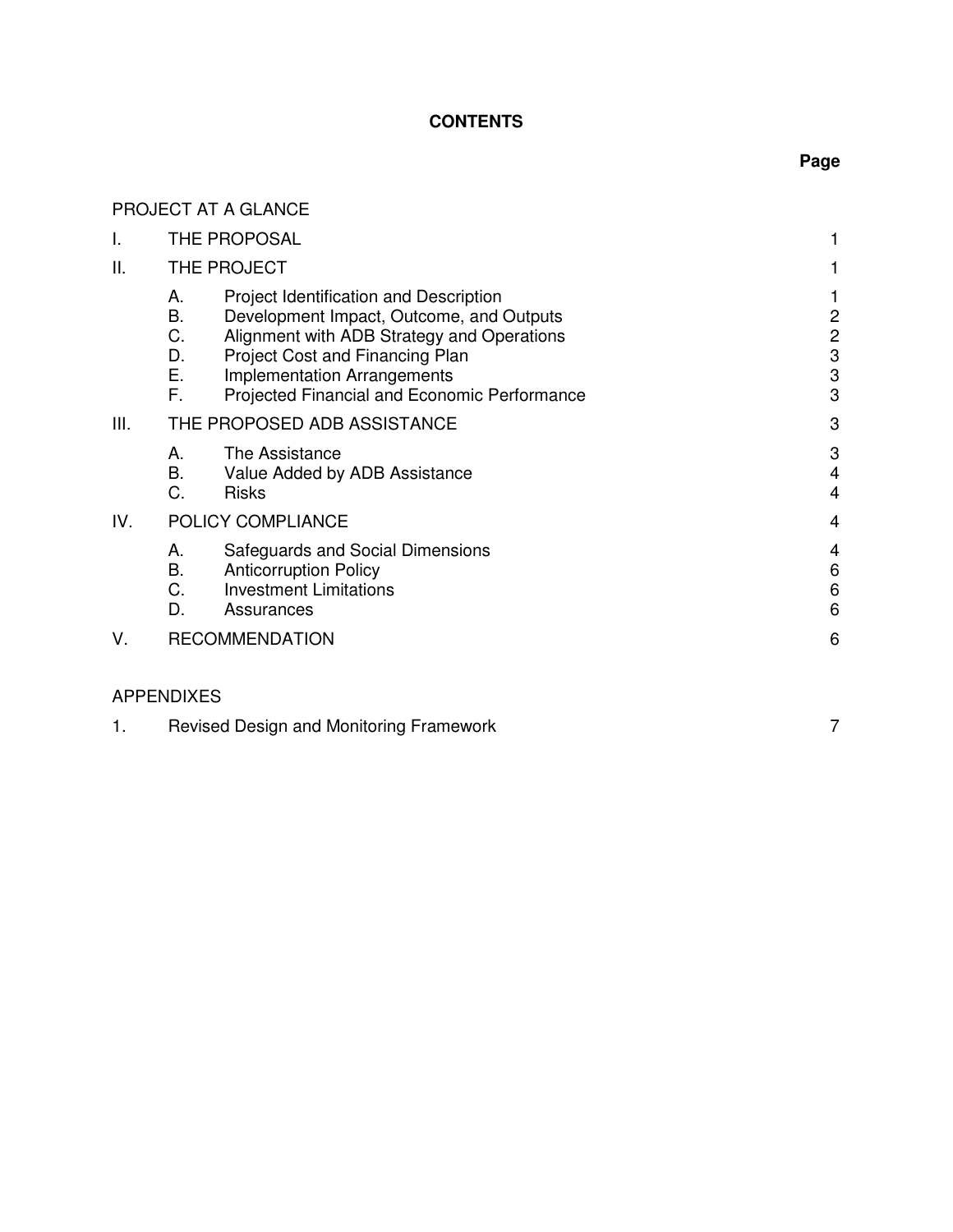# **I. THE PROPOSAL**

1. I submit for your approval the following report and recommendation on (i) a proposed Aloan of up to \$35 million and (ii) a proposed political risk guarantee (PRG) of up to \$15 million to Meeyahta Development Limited for the additional financing of the Yangon Urban Renewal and District Cooling Project in Myanmar.<sup>1</sup> The report also describes a proposed B loan of up to \$5 million to Meeyahta for the additional financing of the Yangon Urban Renewal and District Cooling Project in Myanmar, and if the Board approves the proposed loan and guarantee, I, acting under the authority delegated to me by the Board, approve the B loan for the additional financing. $2$ 

# **II. THE PROJECT**

# **A. Project Identification and Description**

2. Myanmar is experiencing dynamic economic growth as it implements political and economic reforms in its transition to a more democratic system and liberalized economy. It is also experiencing a rapid influx of business and tourism since the country has become an appealing new destination for investment and sightseeing. However, the steady increase of international visitors and the surge in demand for hotel rooms, long-term accommodation, and office space are currently overwhelming Yangon, the country's largest commercial city and transit hub. Chronic underinvestment in tourism and business infrastructure has left the city with inadequate and insufficient working and living spaces, which inhibits economic growth, job creation, and foreign investment. The country requires an estimated \$146 billion in urban infrastructure investment for its large cities during 2010–2030; of this, almost 60% is required for residential housing (\$87 billion) and more than 10% (\$17 billion) for commercial space.<sup>3</sup>

3. The current project comprises the revitalization of an emerging central business district in Yangon, including hotel, retail, office, and residential space; and a district cooling plant and network to serve the locality.<sup>4</sup> It is being developed by Yoma Strategic Holdings, First Myanmar Investment (FMI), Mitsubishi Corporation, and Mitsubishi Estate. The Asian Development Bank (ADB) is providing loan and equity investment in parallel with the International Finance Corporation (IFC). The current project will help reduce the acute shortage of business, tourism, and residential infrastructure in Yangon, and enable commercial activity and the import of capital, skills, and technology that the country requires to transition to a modern economy.

4. The concentration of business and tourism activity in Yangon will put increasing pressure on public utilities and the environment. Yangon has a hot tropical monsoon climate in which daytime temperatures hover around 30°C. Accordingly, air conditioning is an expensive necessity for businesses and tourism, and accounts for a significant percentage of electricity consumption, especially during peak periods. The current project includes the country's first district cooling plant, which will provide sustainable, efficient, reliable, and essential cooling services. The plant will use state-of-the-art technology to significantly reduce electricity

 1 Asian Development Bank (ADB). 2014. *Report and Recommendation of the President to the Board of Directors: Proposed Loans, Equity Investment, and Guarantee to the Republic of the Union of Myanmar for the Yangon Urban Renewal and District Cooling Project.* Manila.

 $2<sup>2</sup>$  The revised design and monitoring framework is in Appendix 1.

<sup>3</sup> McKinsey Global Institute. 2013. *Myanmar's moment: Unique opportunities, major challenges*. New York.

<sup>&</sup>lt;sup>4</sup> The overall development also includes the restoration and adaptive reuse of the former headquarters of the British Burma Railway Company, a Victorian building built in 1877 that is currently in a dilapidated state. Although the restoration will not be part of the ADB or IFC financing, it will be a centerpiece to the overall development.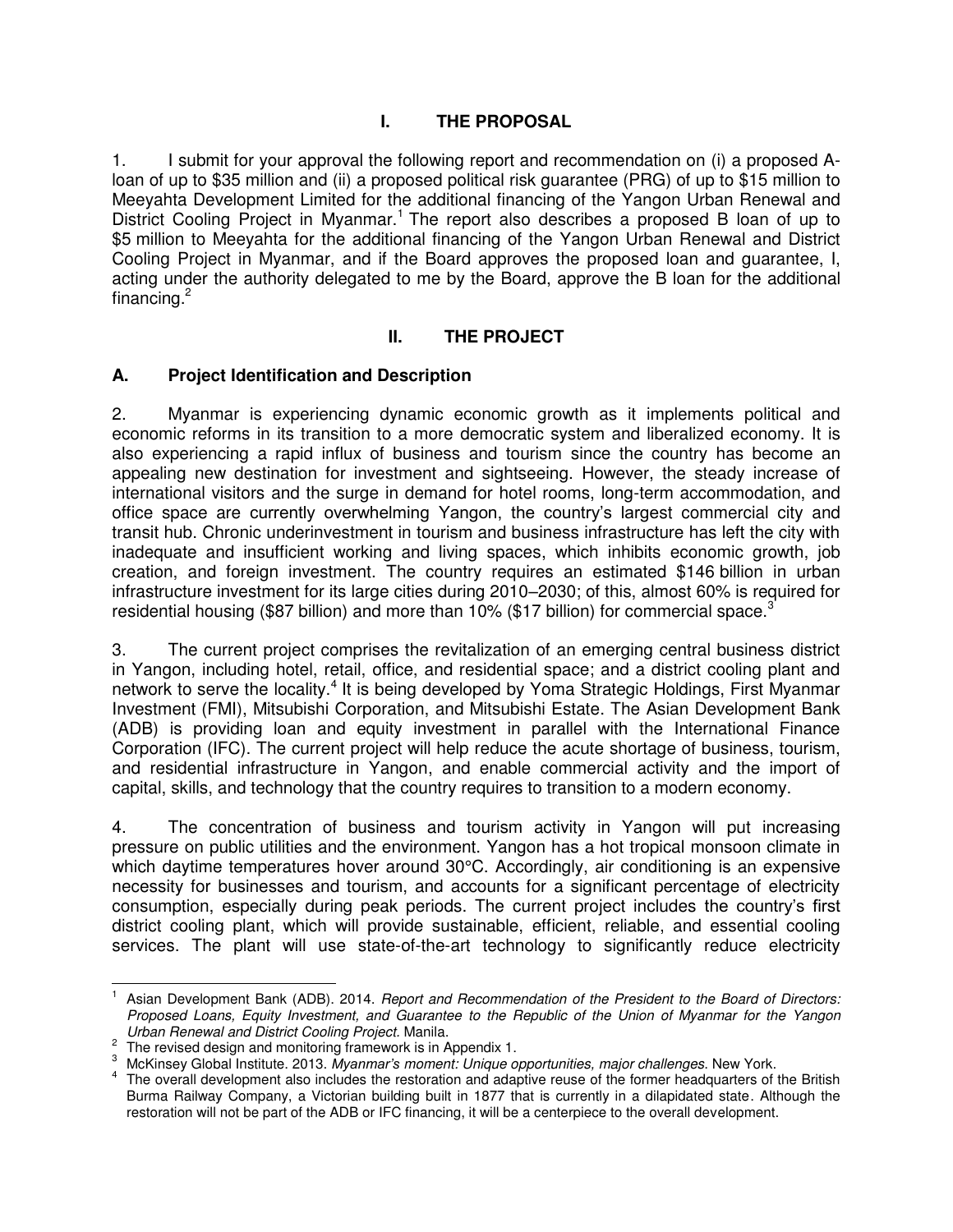consumption for cooling compared with conventional air conditioning. The plant will help reduce the strain on Yangon's electrical grid, reduce power plant fuel consumption, provide cost savings to end-users, and reduce greenhouse gas emissions.

5. The Board approved the current project on 26 June 2014 (footnote 1). On 9 June 2015, the ADB Investment Committee approved the extension of the Board approval validity period by 1 year (until 26 June 2016).

# CONFIDENTIAL INFORMATION DELETED

# **B. Development Impact, Outcome, and Outputs**

6. **Impact.** The overall project will increase business and tourism, while preserving and protecting Myanmar's heritage. Tourism is an important part of the Myanmar economy and provides immediate employment and income generation for the poor.

7. **Outcome.** The overall project outcome will be sustainable tourism and business growth in Yangon. The overall project will also raise tax revenues, improve foreign exchange earnings, create opportunities for small and medium-sized business, and increase the sourcing of local goods and services, all of which contributes to economic growth and poverty alleviation.

8. **Outputs.** The overall project outputs will be that 3.9 hectares of integrated urban renewal development in central Yangon is built and operating, and that an energy-efficient district cooling system is installed. The overall project will play an important role in supplying basic tourism and business infrastructure in Yangon, which will support productivity, job creation, and sustainable economic growth.

## **C. Alignment with ADB Strategy and Operations**

9. **Consistency with Strategy 2020 and the country strategy.** ADB assistance for the current project is aligned with Strategy 2020, which supports environmentally sustainable, private-sector-assisted development to meet growing energy demand in the region and to overcome critical infrastructure shortages. Strategy 2020 also focuses support on livable and sustainable cities that reduce the carbon footprint, and on low-income and fragile countries.<sup>5</sup> The assistance is aligned with ADB's interim country partnership strategy, 2012–2014 for Myanmar, which was extended to 2016 and supports environmentally sustainable development by integrating environmental considerations into projects for promoting green and climateresilient growth.<sup>6</sup> The interim strategy also aims to accelerate economic growth; create income opportunities; and create a supportive environment for the private sector, in particular for small and medium-sized enterprises.

10. **Consistency with the sector strategy.** The current project is consistent with ADB's Energy Policy and its Urban Operational Plan, 2012–2020,<sup>7</sup> which both stress environmental sustainability and private sector participation, including specific investments in district cooling. The current project is consistent with (i) the Urban Development and Water Sector Assessment,

<sup>—&</sup>lt;br>5 ADB. 2008. *Strategy 2020: The Long-Term Strategic Framework of the Asian Development Bank, 2008–2020.* Manila.

<sup>6</sup> ADB. 2012. *Interim Country Partnership Strategy: Myanmar, 2012–2014.* Manila; and ADB. 2014. *Country Operations Business Plan: Myanmar, 2015–2017*. Manila.

<sup>7</sup> ADB. 2009. *Energy Policy.* Manila; and ADB. 2013. *Urban Operational Plan, 2012–2020*. Manila.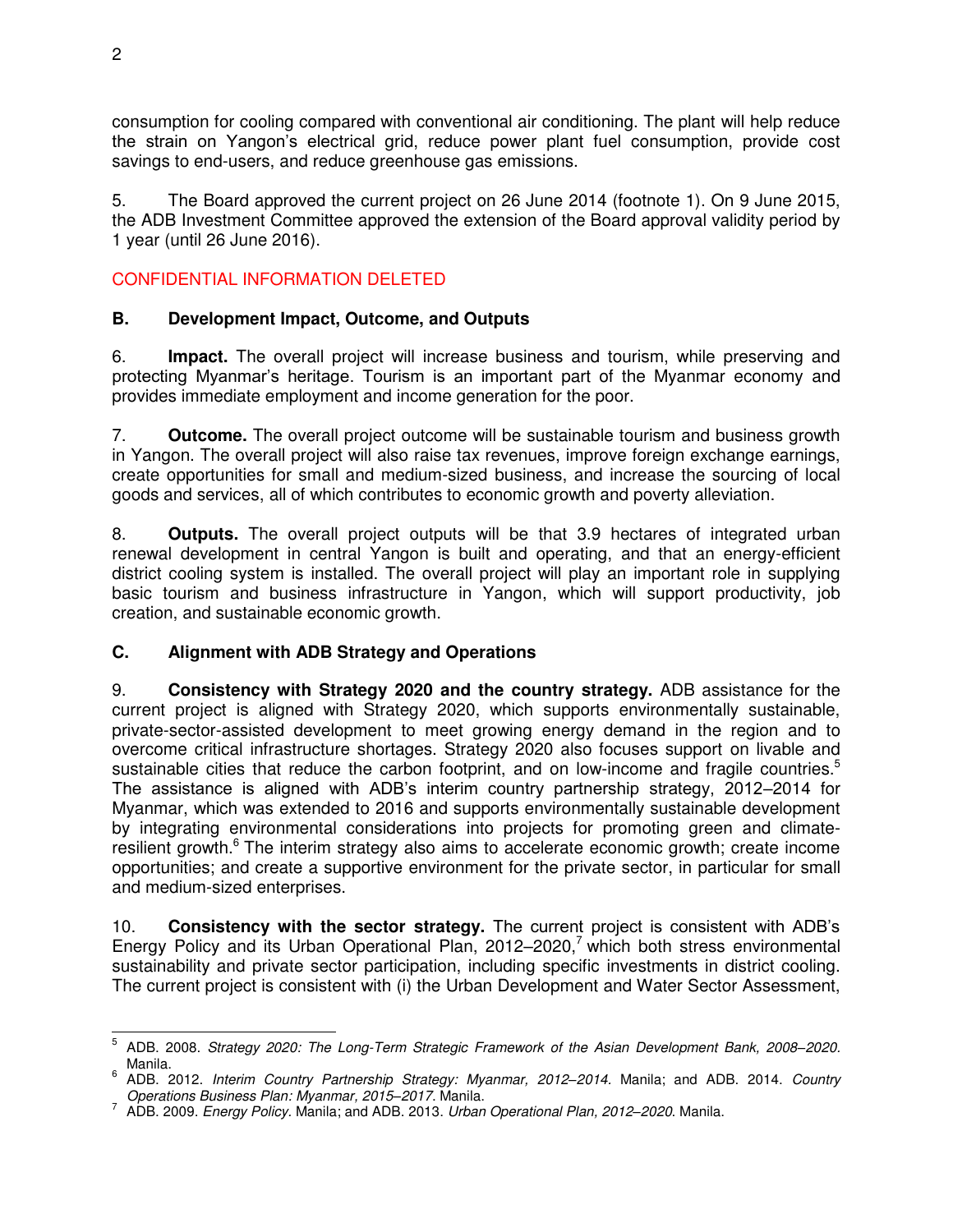Strategy, and Road Map,<sup>8</sup> which emphasizes modern wastewater treatment management; and (ii) the ADB-assisted Tourism Master Plan, 2013–2020, which includes the preservation of heritage buildings.<sup>9</sup>

## **D. Project Cost and Financing Plan**

# CONFIDENTIAL INFORMATION DELETED

### **E. Implementation Arrangements**

11. Table 4 summarizes the implementation arrangements.<sup>10</sup>

| <b>Aspects</b>            | <b>Arrangements</b>                                                                                                                                                                                                                                                        |  |  |
|---------------------------|----------------------------------------------------------------------------------------------------------------------------------------------------------------------------------------------------------------------------------------------------------------------------|--|--|
| Regulatory framework      | The overall project will be developed as a build–operate–transfer project under a<br>master lease agreement with Myanmar Railways of the MRT, for a period of 50 years<br>from 1 January 1998, which may be extended by the MIC pursuant to the Foreign<br>Investment Law. |  |  |
| Management                | The overall project development, construction, and operation will be managed by<br>Meeyahta, which is controlled by Yoma, FMI, Mitsubishi Estate, and Mitsubishi<br>Corporation.                                                                                           |  |  |
| Implementation period     | <b>CONFIDENTIAL INFORMATION DELETED</b>                                                                                                                                                                                                                                    |  |  |
| Construction arrangements | <b>CONFIDENTIAL INFORMATION DELETED</b>                                                                                                                                                                                                                                    |  |  |
| Contractors               | <b>CONFIDENTIAL INFORMATION DELETED</b>                                                                                                                                                                                                                                    |  |  |
| Revenue structure         | Revenue from the overall project will be generated from office and retail lease<br>payments, hotel and serviced apartment occupancy payments, sales and purchases of<br>residential units, and parking fees.                                                               |  |  |
| Operation and maintenance | <b>CONFIDENTIAL INFORMATION DELETED</b>                                                                                                                                                                                                                                    |  |  |
| Performance monitoring    | Meeyahta will report key performance indicators, including output and outcome<br>indicators.                                                                                                                                                                               |  |  |

| Table 4: Summary of Implementation Arrangements |  |  |
|-------------------------------------------------|--|--|
|-------------------------------------------------|--|--|

FMI = First Myanmar Investment, MIC = Myanmar Investment Commission, MRT = Ministry of Rail Transportation. <sup>a</sup> The sponsors will provide a completion guarantee at a ratio of 2:1 between Yoma and FMI, and Mitsubishi Corporation and Mitsubishi Estate.

Sources: Yoma Strategic Holdings, Mitsubishi Corporation, and Mitsubishi Estate.

## **F. Projected Financial and Economic Performance**

# CONFIDENTIAL INFORMATION DELETED

# **III. THE PROPOSED ADB ASSISTANCE**

# **A. The Assistance**

12. ADB's additional financing includes (i) an A-loan of up to \$35 million;<sup>11</sup> (ii) a B-loan of up to \$5 million; and (iii) a PRG of up to \$15 million of principal, interest, and PRG fees.<sup>12</sup> ADB is

<sup>-&</sup>lt;br>8 ADB. 2013. *Myanmar: Urban Development and Water Sector Assessment, Strategy, and Road Map.* Manila.

<sup>9</sup> Government of Myanmar, Ministry of Hotels and Tourism. 2013. *Myanmar Tourism Master Plan, 2013–2020*. Nay Pyi Taw.

<sup>&</sup>lt;sup>10</sup> Details of Implementation Arrangements.

 $11$  May be substituted by a B-loan of up to \$35 million and/or PRG of up to \$35 million, if required.

<sup>&</sup>lt;sup>12</sup> CONFIDENTIAL INFORMATION DELETED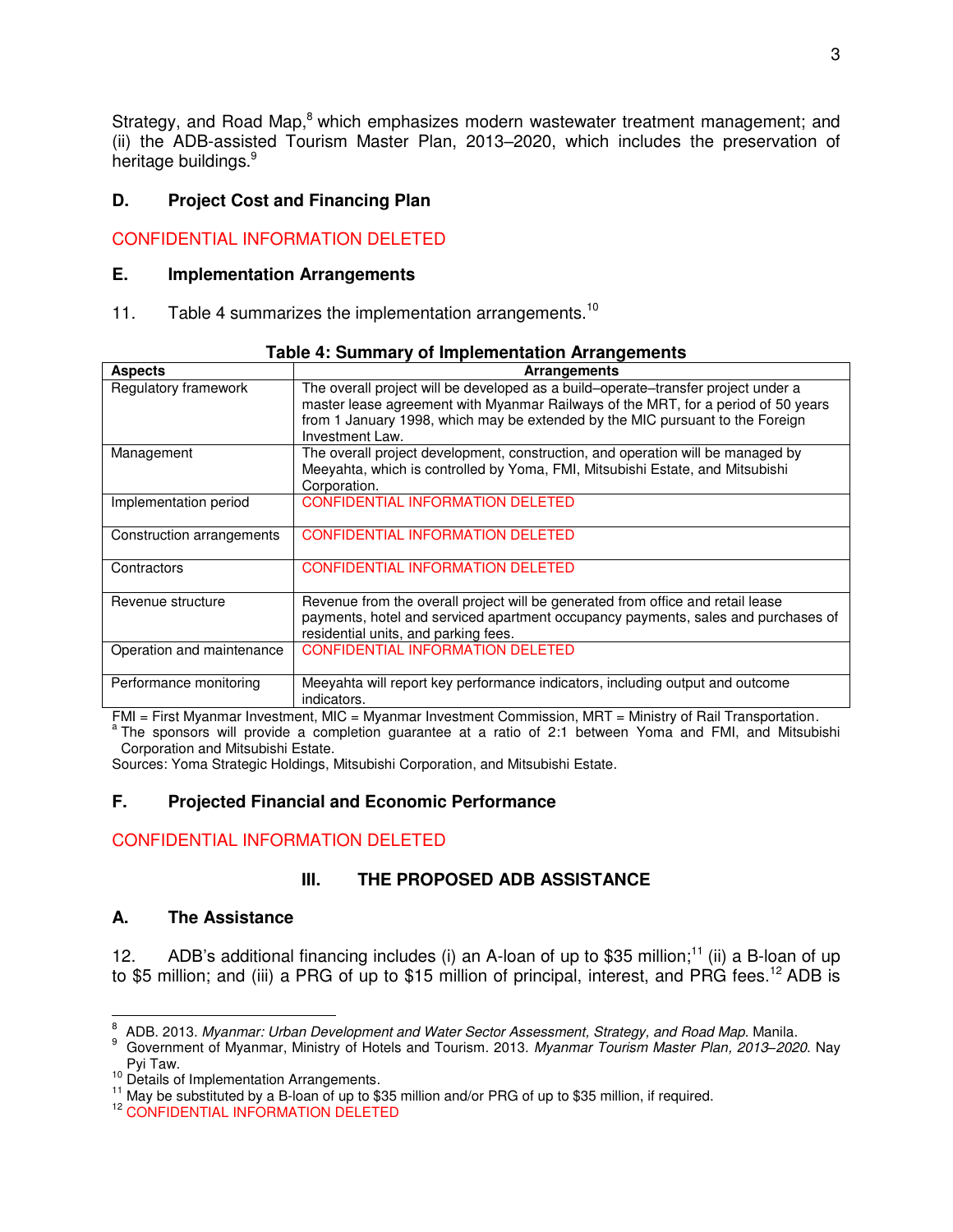playing a lead role in mobilizing commercial bank financing for the project, which will, if successful, increase the financing potential for undersupplied tourism and business infrastructure projects in Yangon and throughout the country.

# **B. Value Added by ADB Assistance**

13. ADB assistance will be essential in reaching financial close, as local and international banks are unable to undertake projects of this scope and scale in Myanmar without support from multilateral development banks. In a country with limited financing options—owing to its long absence from international lending markets, lack of a track record, and nonexistence of local long-term financing—multilateral assistance for large-scale projects is indispensable.

14. ADB assistance will help reduce the acute shortage of business infrastructure in Yangon and revitalize the city's emerging central business district of Yangon, and help the city become more competitive and environmentally sustainable.

15. ADB assistance will help Myanmar capitalize on its untapped tourism potential, which can have a significant role in economic growth and poverty reduction through direct and indirect employment. Tourism is the most labor-intensive industry after agriculture, offering unskilled and semiskilled opportunities in urban and rural areas, as well as gender equality—40% to 50% of all tourism workers in Myanmar are women.

16. ADB assistance provides a timely opportunity to help institute environmental and social safeguards and best industry practices during early sector development. The project will adopt ADB environmental and social safeguard policies, setting a standard for subsequent projects. Many Asian cities have experienced rapid urban growth, albeit at a heavy cost: sprawl, pollution, and congestion. The overall project will incorporate sound practices and investments in energy efficiency and leapfrog technologies (such as district cooling plants) as well as modern wastewater treatment systems. Improving the quality of life and mitigating climate change will help bolster Yangon as a vibrant and livable city with sustainable commerce and tourism.

# CONFIDENTIAL INFORMATION DELETED

# **C. Risks**

# CONFIDENTIAL INFORMATION DELETED

# **IV. POLICY COMPLIANCE**

# **A. Safeguards and Social Dimensions**

17. In compliance with ADB's Safeguard Policy Statement (2009), the overall project is classified as category B for environment and category C for involuntary resettlement and indigenous peoples. The change in scope has limited impact on the safeguard categorization since the increase in floor area is achieved through more efficient use of space, and not from an increase in the structural footprint or project site. The potential environmental and social impacts of the overall project were identified and effective measures to avoid, minimize, mitigate, and compensate for the adverse impacts are incorporated in the safeguard reports and plans. The institutional capacity and commitment of Yoma, FMI, Mitsubishi Estate, Mitsubishi Corporation to manage the project's social and environmental impacts are deemed adequate.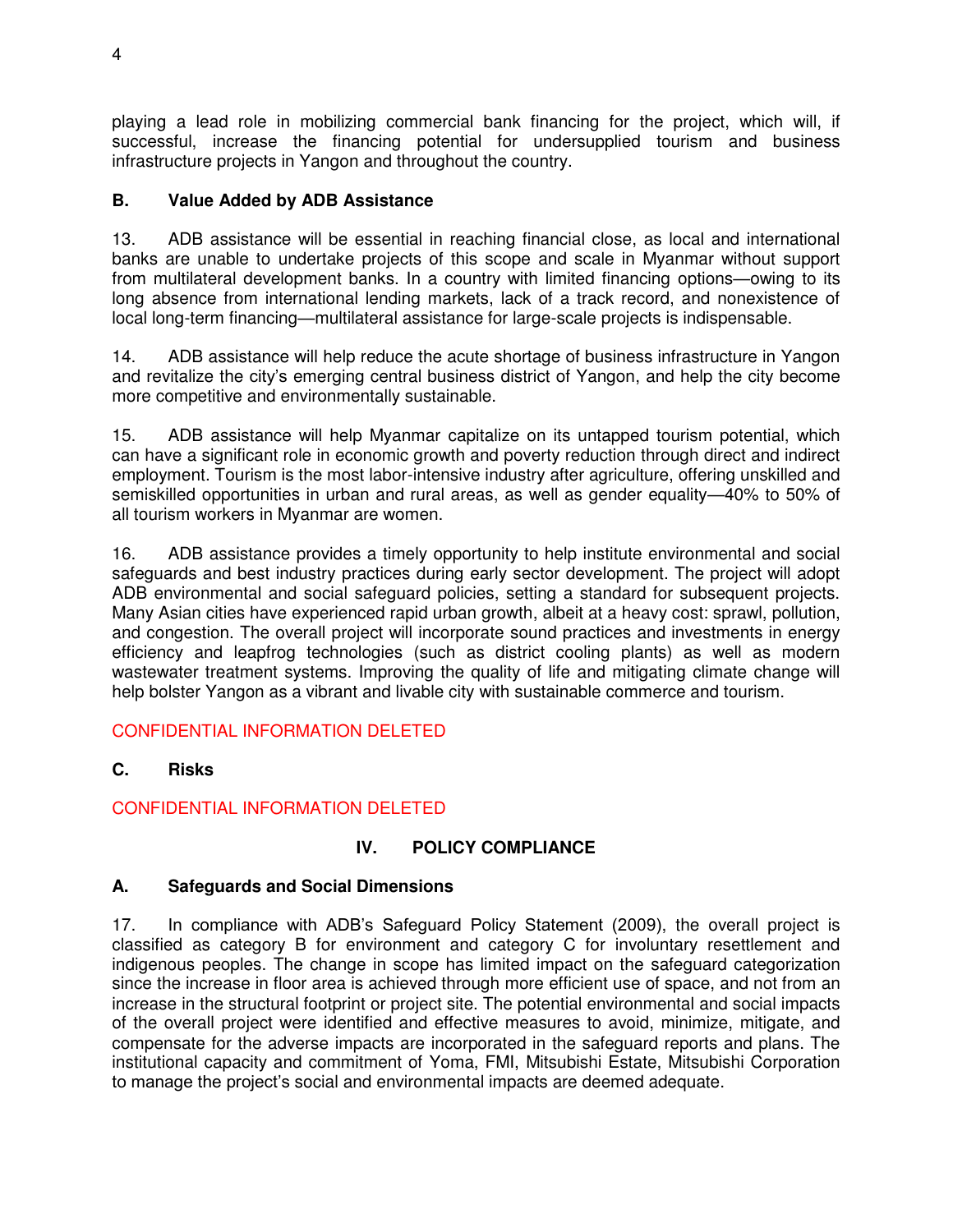18. The project has prepared an initial environmental examination to cover all aspects of the project following the Safeguard Policy Statement.<sup>13</sup> The initial environmental examination includes an environmental and social management plan to adequately manage potential impacts during construction and operation, such as noise, dust, water quality and quantity, solid and liquid waste, hazardous waste, exposure of workers to occupational health and safety hazards, and cultural heritage conservation. The project is developing internal risk management procedures and assigning a director of risk management and compliance to be responsible for overall environmental and social risk management. To minimize and mitigate potential impacts, the current project will be designed, constructed, operated, and maintained in accordance with ADB's Safeguard Policy Statement requirements; the World Bank Group's general environmental, health, and safety guidelines; and national environmental laws and regulations.

19. The 3.9-hectare project site is located in the city core of Yangon on land belonging to the MRT. The site has been leased to Mee Ya Hta International Hotel since 1993, and the overall project is not expected to have impacts on involuntary resettlement and indigenous peoples. Due diligence confirms that (i) no informal settlers or vendors use the project area, and (ii) the current project area and surroundings have no record of settlements of ethnic groups or indigenous peoples. The existing structures on the site are (i) Myanmar Railway Building, (ii) FMI Centre, (iii) Grand Mee Ya Hta Executive Residence, (iv) Zawygyi House, and (v) two abandoned residential buildings. With the exception of the Myanmar Railway Building, which will be architecturally restored and converted to a boutique hotel, the other buildings will be demolished. The Grand Mee Ya Hta Executive Residence was vacated in October 2013. The FMI Centre (an office and commercial complex) and Zawygyi House (a restaurant) will be vacated by 2017, after providing at least 6 months' notice to existing tenants. The project engaged stakeholders in the surrounding communities during the project design. A grievance redress mechanism to deal with public complaints is in place. Consultations carried out as part of the initial environmental examination did not identify any outstanding grievances.

20. During construction, civil works contractors are expected to provide work opportunities for 2,500 local community residents. During operation, significant employment will be created for local residents in the offices and commercial establishments. In addition, about 900 staff, expected to be mostly local, will be employed in the hotels and serviced apartments.

21. Measures to benefit women or facilitate their involvement in construction and operation of the project were incorporated in the project design in accordance with ADB's Policy on Gender and Development (1998). The overall project is classified as having some gender elements, and Meeyahta will work toward incorporating the following measures in the project: (i) prioritize hiring of women for 40% of the jobs created in hospitality and retail; and (ii) conduct skills training programs for locally hired staff in hospitality areas, with at least 40% of participants to be women. The project will comply with national labor laws and, pursuant to ADB's Social Protection Strategy (2001), will take measures to comply with the internationally recognized core labor standards.<sup>14</sup> The borrower will report regularly to ADB on (i) its (and its contractors') compliance with such laws and (ii) the measures taken. Information disclosure and consultation with affected people will be conducted in accordance with ADB requirements.<sup>15</sup>

 $\overline{a}$ 

<sup>&</sup>lt;sup>13</sup> The sections on project description and implementation schedule in the Initial Environmental Examination (IEE) for the current project, dated February 2014, will be updated to reflect the overall project's NFA and implementation schedule. The environmental and social management plan, included as part of the IEE, is adequate to handle the potential environment and social impacts during construction and operation. In line with the disclosure requirements outlined in the Safeguard Policy Statement, the updated IEE will be disclosed on ADB's website.

<sup>14</sup> ADB. 2003. *Social Protection.* Manila (adopted in 2001).

<sup>&</sup>lt;sup>15</sup> Summary Poverty Reduction and Social Strategy; Safeguards and Social Dimensions Summary.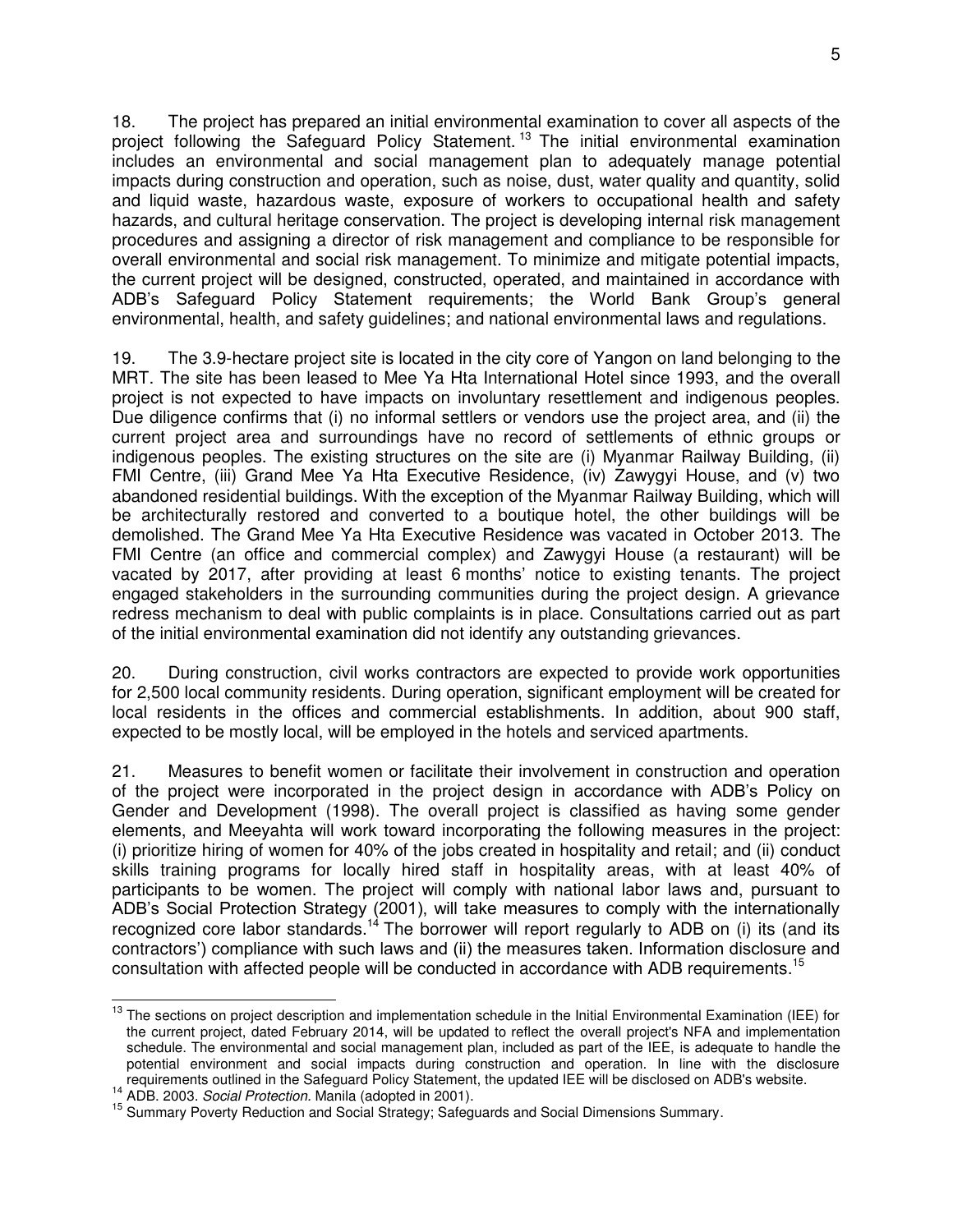# **B. Anticorruption Policy**

22. Yoma, FMI, Mitsubishi Estate, Mitsubishi Corporation were advised of ADB's policy of implementing best international practice relating to combating corruption, money laundering, and the financing of terrorism. ADB will ensure that the investment documentation includes appropriate provisions prohibiting corruption, money laundering, and the financing of terrorism, and remedies for ADB in the event of noncompliance.

# **C. Investment Limitations**

23. The proposed loans and PRG are within the medium-term, country, industry, group, and single-project exposure limits for nonsovereign investments.

# **D. Assurances**

24. Consistent with the Agreement Establishing the Asian Development Bank (the Charter), <sup>16</sup> ADB will proceed with the proposed assistance upon establishing that the Government of Myanmar has no objection to the proposed assistance to Meeyahta. ADB will enter into suitable finance documentation, in form and substance satisfactory to ADB, following approval of the proposed assistance by the Board of Directors.

# **V. RECOMMENDATION**

25. I am satisfied that the proposed loan and political risk guarantee would comply with the Articles of Agreement of the Asian Development Bank (ADB) and recommend that the Board approve (i) the A-loan of up to \$35 million and (ii) the political risk guarantee of up to \$15 million to Meeyahta Development Limited for the additional financing of the Yangon Urban Renewal and District Cooling Project in Myanmar, from ADB's ordinary capital resources, with such terms and conditions as are substantially in accordance with those set forth in this report, and as may be reported to the Board.

> Takehiko Nakao President

29 June 2016

 $\overline{a}$ <sup>16</sup> ADB. 1966. *Agreement Establishing the Asian Development Bank.* Manila.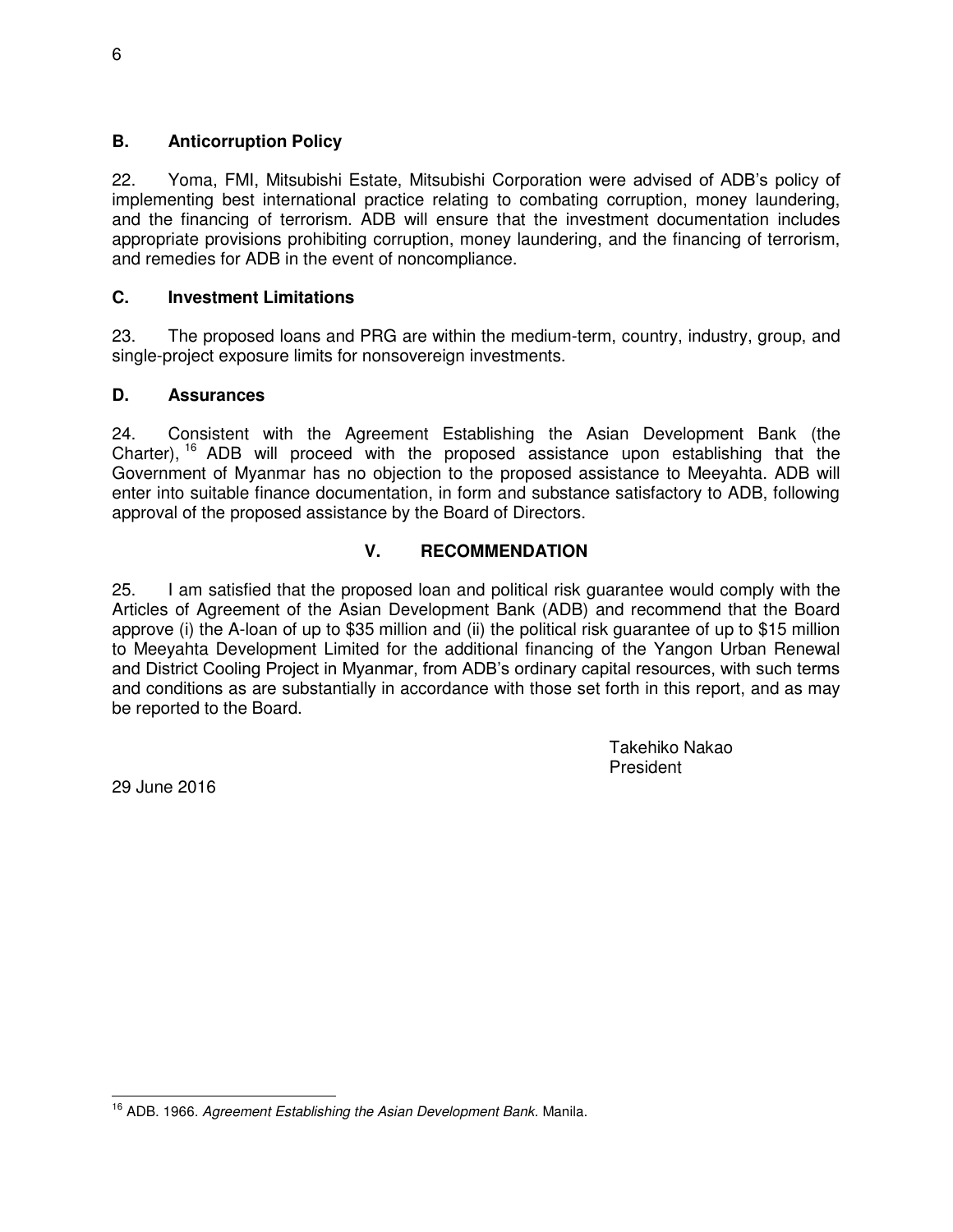## **REVISED DESIGN AND MONITORING FRAMEWORK**

**Impact the Project is Aligned with:** 

# **A. Current project**

Business and tourism activity in Myanmar increased, while preserving and protecting its heritage (project defined)

# **B. Overall project**

Unchanged

|                                                      | <b>Performance Indicators</b>                     | <b>Data Sources and/or</b>                                                                                                                                                                                  |                                                                                                                                                                    |
|------------------------------------------------------|---------------------------------------------------|-------------------------------------------------------------------------------------------------------------------------------------------------------------------------------------------------------------|--------------------------------------------------------------------------------------------------------------------------------------------------------------------|
| <b>Results Chain</b>                                 | with Targets and Baselines                        | <b>Reporting Mechanisms</b>                                                                                                                                                                                 | <b>Risks</b>                                                                                                                                                       |
| <b>Outcome (current</b><br>project)                  |                                                   |                                                                                                                                                                                                             |                                                                                                                                                                    |
| Tourism sustained<br>and business grown<br>in Yangon | <b>CONFIDENTIAL</b><br><b>INFORMATION DELETED</b> | a. Annual report by<br>Ministry of Hotels and<br>Tourism, and multilateral<br>agency reporting<br>b. Annual industry reports<br>c-g. Annual development<br>effectiveness monitoring<br>report from borrower | Evolving legal and<br>regulatory<br>framework does not<br>support foreign<br>investment.<br>Political, social, and<br>economic situation<br>in Myanmar<br>worsens. |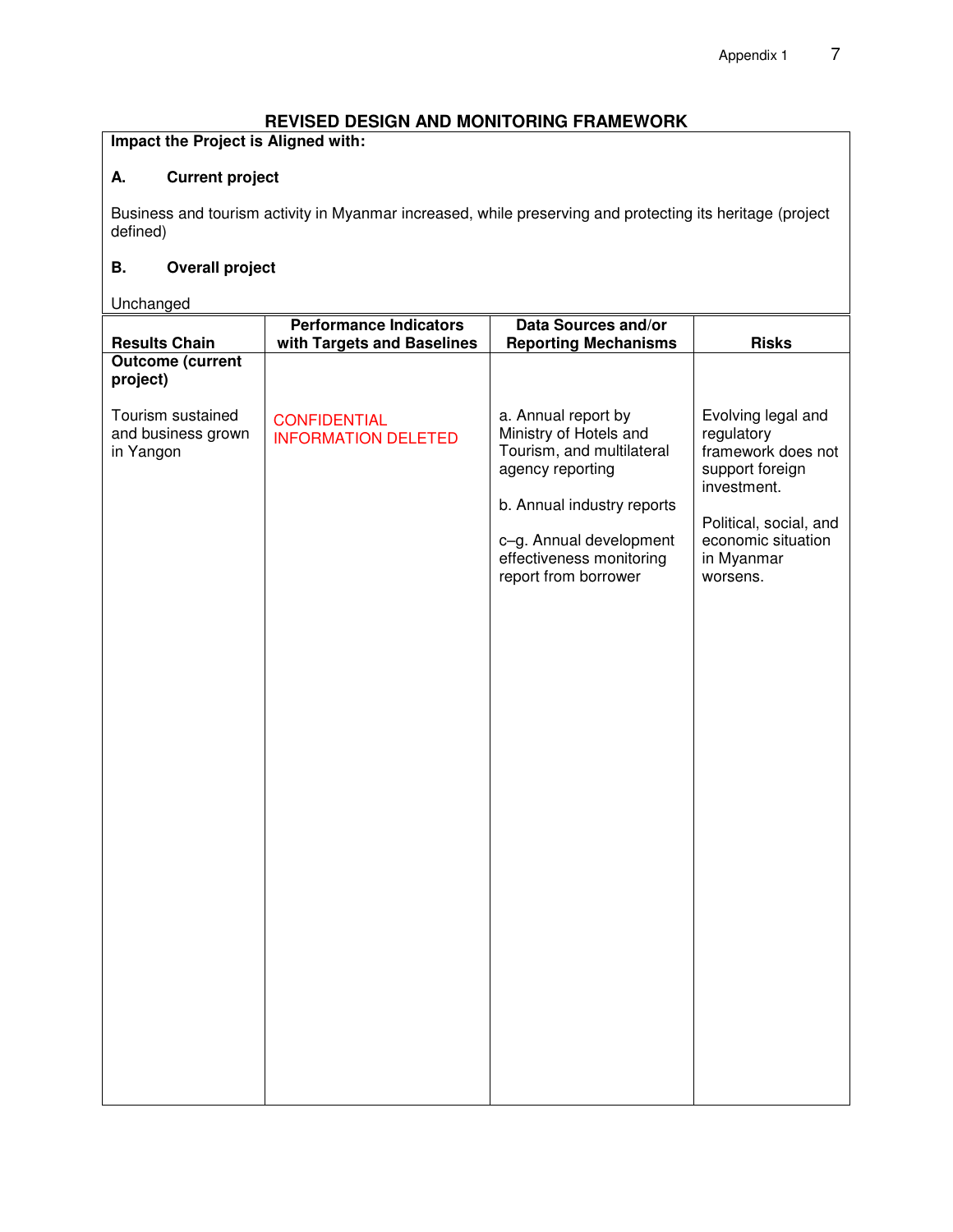| <b>Results Chain</b>                                                                                                                                                | <b>Performance Indicators</b><br>with Targets and Baselines | <b>Data Sources and/or</b><br><b>Reporting Mechanisms</b>                                              | <b>Risks</b>                                                                                                                            |
|---------------------------------------------------------------------------------------------------------------------------------------------------------------------|-------------------------------------------------------------|--------------------------------------------------------------------------------------------------------|-----------------------------------------------------------------------------------------------------------------------------------------|
| <b>Outcome (overall</b><br>project)<br>Unchanged                                                                                                                    |                                                             |                                                                                                        |                                                                                                                                         |
| <b>Outputs (current</b><br>project)<br>1.3.9 hectares of<br>integrated urban<br>renewal<br>development in<br>central Yangon built<br>and operating<br>2. An energy- | <b>CONFIDENTIAL</b><br><b>INFORMATION DELETED</b>           | 1-2. Development<br>effectiveness monitoring<br>reports and company<br>reports of annual<br>operations | Permits, licenses,<br>and approvals are<br>delayed.<br>Rising costs and<br>limited availability of<br>materials impact<br>construction. |
| efficient district<br>cooling system<br>installed                                                                                                                   |                                                             |                                                                                                        |                                                                                                                                         |
| <b>Outputs (overall</b><br>project)<br>Unchanged                                                                                                                    |                                                             |                                                                                                        |                                                                                                                                         |
| <b>Key Activities with Milestones</b>                                                                                                                               |                                                             |                                                                                                        |                                                                                                                                         |